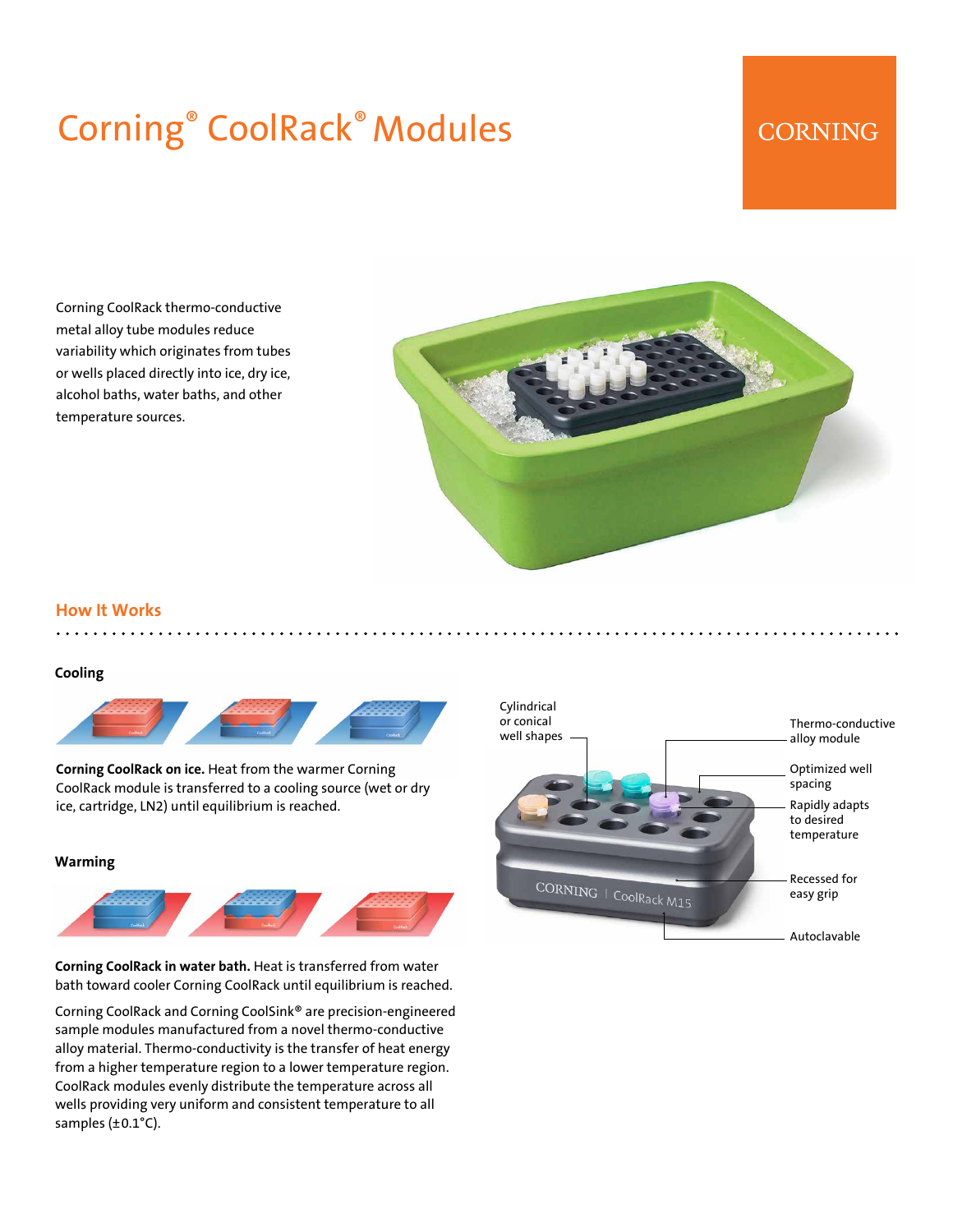# **Corning® CoolRack® Reproducibility**



## **Thermo-conductive Modules Versatility and Performance**

#### **On Ice**

**On Dry Ice**



◗ Samples and labels stay dry, organized

◗ Adapts from ambient (25˚C) to -78˚C in approximately 5 to 7 minutes\* ◗ Eliminates ethanol from snap freezing

immersion into dry ice or alcohol slurry

◗ Samples are upright and organized as they freeze ◗ Equal or better freezing rate as compared to direct

- ◗ Hours of ice cooling without direct ice contact
- ◗ Reproducible method











### **In Liquid Nitrogen (LN2)**

◗ Reproducible method

- ◗ Adapts from ambient (25˚C) to approximately -150˚C in approximately 12 to 14 minutes\*
- ◗ Vapor barrier protects from ambient air
- ◗ Samples are upright and organized as they freeze
- ◗ No direct contact between samples and LN2
- ◗ Reproducible method

#### **With Heat Sources**

◗ Use with water baths, incubators, and other heat sources to keep samples warm

\*Average cooling rate from room temperature.



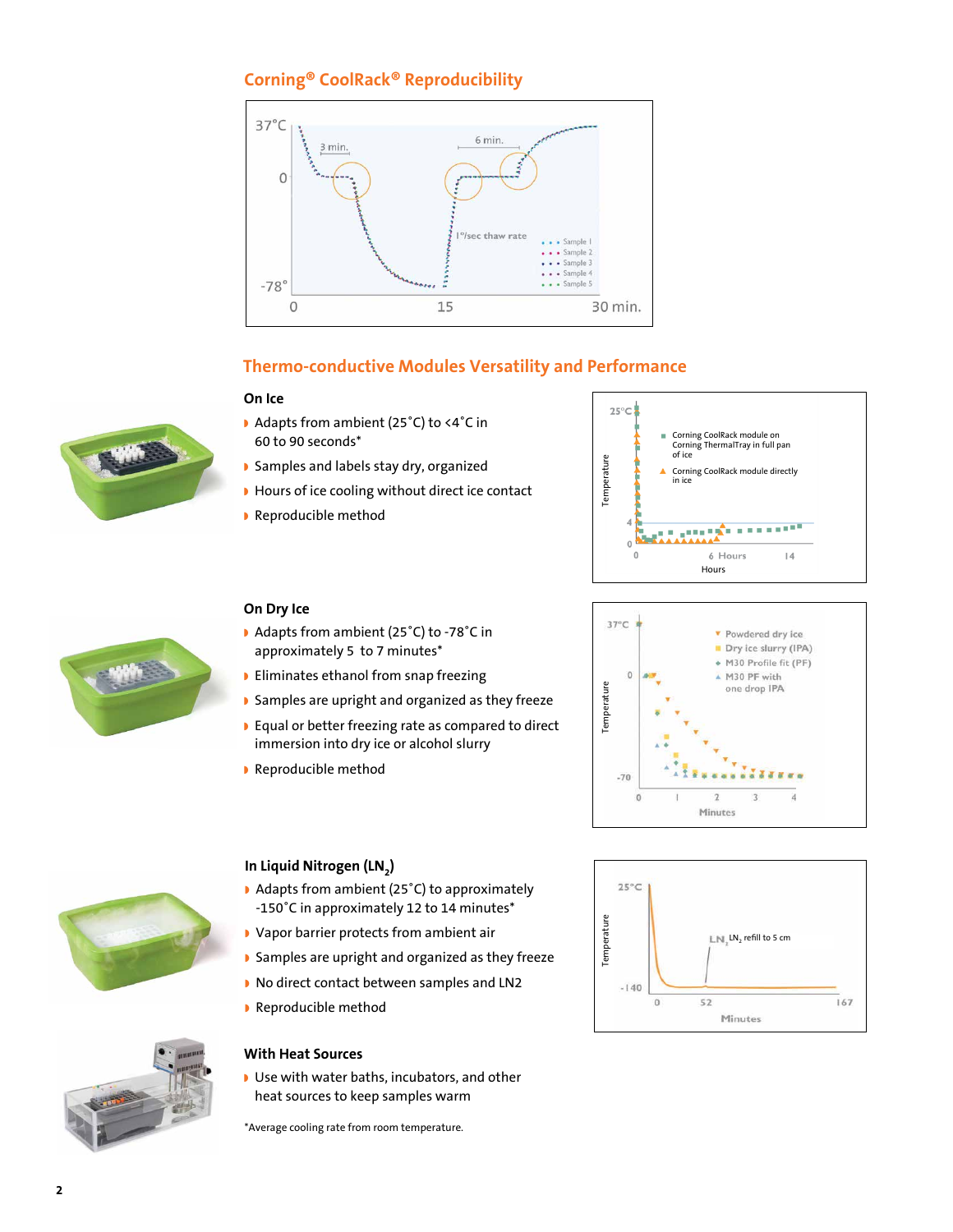# **Ordering Information**

#### **Corning® CoolRack® M Microcentrifuge Modules**

| Description                                                       | No. of<br>Wells | <b>Well Shape</b> | <b>Dimensions</b><br>$(L \times W \times H)$ (cm) | Well<br><b>Diameter</b><br>(mm) | Well<br>Depth<br>(mm) | Row<br>Spacing<br>(mm) | Column<br><b>Spacing</b><br>(mm) |
|-------------------------------------------------------------------|-----------------|-------------------|---------------------------------------------------|---------------------------------|-----------------------|------------------------|----------------------------------|
| CoolRack M6, gray<br>CoolRack M6, green<br>CoolRack M6, orange    | 6               | Cylindrical       | $6.0 \times 4.3 \times 3.8$                       | 11.1                            | 32.7                  | 17.8                   | 17.8                             |
| CoolRack M15, gray<br>CoolRack M15, green<br>CoolRack M15, orange | 15              | Cylindrical       | $10.2 \times 6.4 \times 3.8$                      | 11.1                            | 32.7                  | 17.8                   | 17.8                             |
| CoolRack M15-PF                                                   | 15              | Conical           | $10.2 \times 6.4 \times 3.8$                      | 11.1                            | 35.3                  | 17.8                   | 17.8                             |
| CoolRack XT M24*                                                  | 24              | Cylindrical       | $12.8 \times 8.5 \times 3.8$                      | 11.1                            | 32.7                  | 17.8                   | 17.8                             |
| CoolRack XT 5 mL*                                                 | 12              | Conical           | $12.7 \times 8.6 \times 5.0$                      | 16.5                            | 48.7                  | 28.0                   | 28.0                             |
| CoolRack M30, gray<br>CoolRack M30, green<br>CoolRack M30, orange | 30              | Cylindrical       | $12.0 \times 10.2 \times 3.8$                     | 11.1                            | 32.7                  | 17.8                   | 17.8                             |
| CoolRack M30-PF                                                   | 30              | Conical           | $12.0 \times 10.2 \times 3.8$                     | 11.1                            | 35.3                  | 17.8                   | 17.8                             |
| CoolRack 500 µL M30-PF                                            | 30              | Conical           | $12.0 \times 10.2 \times 3.8$                     | 11.1                            | 35.3                  | 17.8                   | 17.8                             |
| CoolRack M90                                                      | 90              | Cylindrical       | $26.8 \times 11.2 \times 3.8$                     | 11.1                            | 32.7                  | 17.8                   | 17.8                             |
| CoolRack M96 ID**                                                 | 96              | Cylindrical       | $25.4 \times 15.2 \times 3.8$                     | 11.1                            | 32.7                  | 17.8                   | 17.8                             |
|                                                                   |                 |                   |                                                   |                                 |                       |                        |                                  |

\*SBS-compatible.

\*\*Corning CoolRack M96 ID has A-H and 1-12 row and column indexing.

#### **Corning CoolRack CF Cryogenic Vial and FACS Tube Modules**

| Cat. No. | <b>Description</b>          | No. of<br>Wells | <b>Well Shape</b> | <b>Dimensions</b><br>$(L \times W \times H)$ (cm) | Well<br><b>Diameter</b><br>(mm) | Well<br>Depth<br>(mm) | Row<br><b>Spacing</b><br>(mm) | Column<br><b>Spacing</b><br>(mm) |
|----------|-----------------------------|-----------------|-------------------|---------------------------------------------------|---------------------------------|-----------------------|-------------------------------|----------------------------------|
| 432049   | CoolRack CF15               | 15              | Cylindrical       | $10.2 \times 6.4 \times 3.8$                      | 12.7                            | 32.7                  | 17.8                          | 17.8                             |
| 432050   | CoolRack XT CFT24*†         | 24              | Cylindrical       | $12.8 \times 8.5 \times 3.8$                      | 12.7                            | 32.7                  | 17.8                          | 17.8                             |
| 432052   | CoolRack CFT30 <sup>+</sup> | 30              | Cylindrical       | $12.0 \times 10.2 \times 3.8$                     | 12.7                            | 32.7                  | 17.8                          | 17.8                             |
| 432051   | CoolRack CF45               | 45              | Cylindrical       | $17.3 \times 9.7 \times 3.8$                      | 12.7                            | 32.7                  | 17.8                          | 17.8                             |

\*SBS-compatible.

† "Gripping" wells for one-hand vial opening/closing.

#### **Corning CoolRack PCR Microplate, Strip Tubes, or Tube Modules**

| Cat. No. | <b>Description</b>  | No. of<br>Wells    | <b>Well Shape</b>                | <b>Dimensions</b><br>$(L \times W \times H)$ (cm) | Well<br><b>Diameter</b><br>(mm) | Well<br>Depth<br>(mm) | Row<br><b>Spacing</b><br>(mm) | Column<br>Spacing<br>(mm) |
|----------|---------------------|--------------------|----------------------------------|---------------------------------------------------|---------------------------------|-----------------------|-------------------------------|---------------------------|
| 432053   | CoolRack XT PCR96*  | 96                 | Tapered                          | $12.7 \times 8.6 \times 2.5$                      | $\overline{\phantom{0}}$        | 13.2                  | 9.0                           | 9.0                       |
| 432054   | CoolRack XT M-PCR*  | 48 (PCR)<br>12 (M) | Tapered (PCR)<br>Cylindrical (M) | $12.7 \times 8.6 \times 3.8$                      | -<br>11.1                       | 13.2<br>32.7          | 9.0<br>14.0                   | 9.0<br>20.3               |
| 432055   | CoolRack XT PCR384* | 384                | Tapered                          | $12.7 \times 8.6 \times 1.9$                      | $\overline{\phantom{0}}$        | 7.6                   | 4.5                           | 4.5                       |

\*SBS-compatible.

#### **Corning CoolRack 96 Storage Tube Modules**

| Cat. No. | <b>Description</b>   | No. of<br>Wells | <b>Well Shape</b> | <b>Dimensions</b><br>$(L \times W \times H)$ (cm) | Well<br>Diameter<br>(mm) | Well<br>Depth<br>(mm) | Row<br><b>Spacing</b><br>(mm) | Column<br>Spacing<br>(mm) |
|----------|----------------------|-----------------|-------------------|---------------------------------------------------|--------------------------|-----------------------|-------------------------------|---------------------------|
| 432056   | CoolRack 96 x 0.5 mL | 96              | Cylindrical       | $13.1 \times 8.9 \times 3.6$                      | 8.4                      | 24.6                  | 9.0                           | 9.0                       |
| 432057   | CoolRack 96 x 1 mL   | 96              | Cvlindrical       | $13.2 \times 8.9 \times 3.6$                      | 8.3                      | 32.7                  | 14.0                          | 17.8                      |

#### **Corning CoolRack SV Sample Vial Modules for Cell Therapy**

| Cat. No. | <b>Description</b> | No. of<br>Wells | ---<br><b>Well Shape</b> | <b>Dimensions</b><br>$(L \times W \times H)$ (cm) | Well<br>Diameter<br>(mm) | Well<br>Depth<br>(mm) | Row<br><b>Spacing</b><br>(mm) | Column<br>Spacing<br>(mm) |
|----------|--------------------|-----------------|--------------------------|---------------------------------------------------|--------------------------|-----------------------|-------------------------------|---------------------------|
| 432058   | CoolRack SV2       | ᅩ               | Cvlindrical              | $12.7 \times 8.6 \times 3.8$                      | 16.0                     | 24.0                  | 27.0                          | 30.0                      |
| 432059   | CoolRack SV10      | ᅩ               | Cvlindrical              | $12.7 \times 8.6 \times 3.8$                      | 23.6                     | 27.9                  | 25.9                          | 32.1                      |